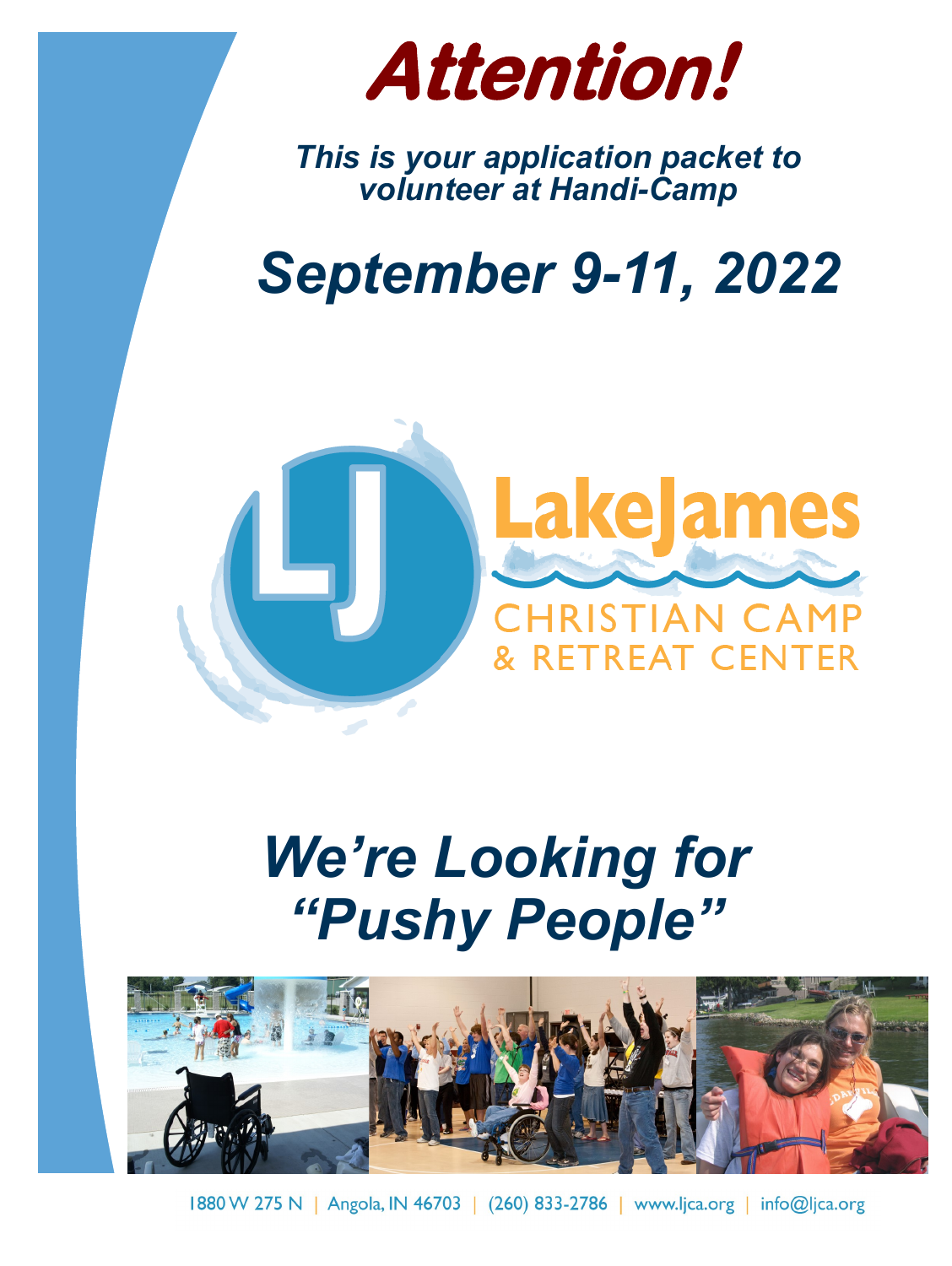# *AGREEMENT*

I, **EXECUTE:** CHECUTE: CHECUTE: CHECUTE: CHECUTE: CHECUTE: CHECUTE: CHECUTE: CHECUTE: CHECUTE: CHECUTE: CHECUTE: CAMP Volunteer is true and accurate. I further agree to abide by the terms, limitations and guidelines specified in the Camp Policies and the training provided by Lake James Christian Camp. I accept full responsibility for all of my personal belongings, including any that might be lost, damaged or stolen during the course of the camp session. I request that Lake James Christian Camp assist me in obtaining any necessary emergency medical treatment. However, I and/or my health insurance carrier will assume full responsibility for any and all medical expenses incurred during the course of the camp session (as indicated at the top of this application form).

Applicant Signature entries and the set of the set of the set of the set of the Date

I, **EXECUTE:** (parent/guardian of applicant), certify that I have reviewed this application, and support my son's/daughter's efforts in serving as a member of the faculty for the above-specified camp. I further certify that payment for any necessary emergency medical care will be provided by myself or a qualified medical insurance provider.

| Parent/Guardian Signature |  |  |
|---------------------------|--|--|
|                           |  |  |

Parent/Guardian Signature\_\_\_\_\_\_\_\_\_\_\_\_\_\_\_\_\_\_\_\_\_\_\_\_\_\_\_\_\_\_\_\_\_\_\_\_\_\_\_\_\_\_\_\_ Date\_\_\_\_\_\_\_\_\_\_\_\_\_\_\_\_\_\_\_\_\_

### **Please review this application for completeness, then mail promptly to:**

#### **Lake James Christian Camp & Retreat Center 1880 W 275 N Angola, IN 46703**

If you have any further questions, contact Lake James Christian Camp at: (260) 833-2786 or visit our website: [www.ljca.org](http://www.powerministries.org/) e-mail: info@ljca.org

### **A Life Touched by Christ is a Life Changed for Eternity**

I accept that, as a Camp Team member, I will be the representation of Jesus Christ to a very special person that He loves. I realize that I may be the first representation of Christ that "my" Camper has ever encountered. I hereby commit to making this Camp experience a time of spiritual growth for my new friends. I further commit my entire time to the needs of the Campers, not to my own personal needs, or my desire for personal fun & fellowship with other faculty members/friends.

By submitting this application, I hereby confirm my commitment to serve in this session.

*I realize that the number of Campers permitted to attend is contingent upon the dependability of the volunteers to be there for them. Should it become impossible for me to fulfill this commitment, I will notify Lake James Christian Camp promptly by telephone or e-mail, with a written cancellation to follow.*

Signature **Example 20** and the set of the set of the set of the set of the set of the set of the set of the set of the set of the set of the set of the set of the set of the set of the set of the set of the set of the set

#### Parent co-signature (if applicable):

As a parent, I fully support my son's/daughter's intent to serve at Handi-Camp. I will encourage & support the fulfillment of their obligation to that ministry.

Parent Signature\_\_\_\_\_\_\_\_\_\_\_\_\_\_\_\_\_\_\_\_\_\_\_\_\_\_\_\_\_\_\_\_\_\_\_\_\_\_\_\_\_\_\_ Date\_\_\_\_\_\_\_\_\_\_\_\_\_\_\_\_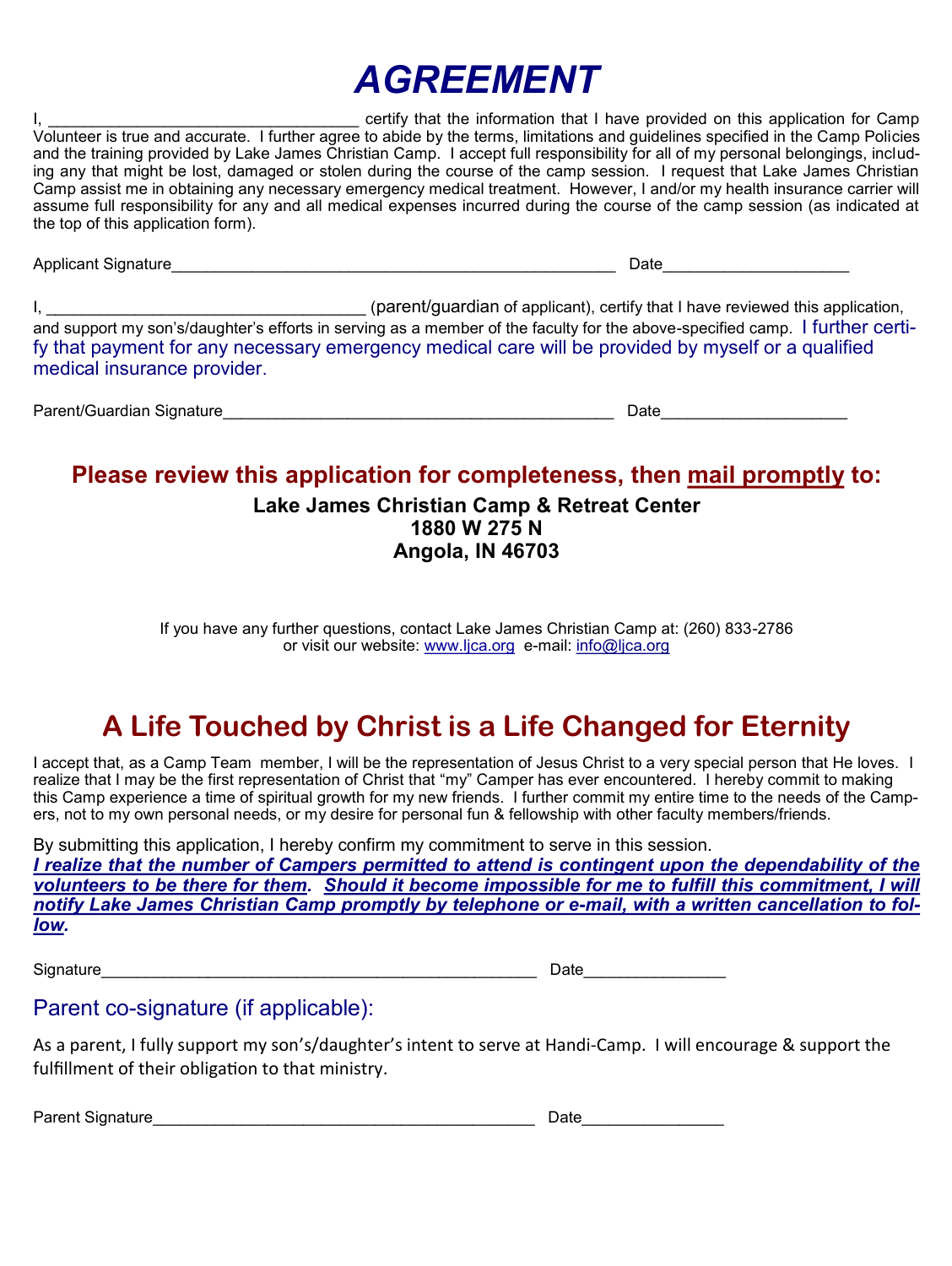### **September 9-11, 2022 Handi-Camp Volunteer Service Application**

#### *PLEASE NOTE* **--** *Since retreats cannot happen without a sufficient staff of volunteers, PLEASE:*

**Check your schedule. Be certain that you'll be able to commit to the session -- for the entire session. Be sure that you have arranged reliable transportation; getting you to camp for training AND staying until your camper leaves. Complete the entire application form, sign, and mail it immediately to the address on the back page. The earlier we receive your application, the sooner we will be able to confirm space for additional campers. If you have served with Lake James Christian Camp previously, new regulations require that an application be completed each year. A Background Check must also be completed online at www.ljca.org under Resources, if 18 or older.**

| Last Name                                                                                         | First Name | Gender: M F Age |         | DOB                                                                                                                                                                                                                                                                                                                                                                     |  |
|---------------------------------------------------------------------------------------------------|------------|-----------------|---------|-------------------------------------------------------------------------------------------------------------------------------------------------------------------------------------------------------------------------------------------------------------------------------------------------------------------------------------------------------------------------|--|
|                                                                                                   |            |                 |         |                                                                                                                                                                                                                                                                                                                                                                         |  |
|                                                                                                   |            |                 |         |                                                                                                                                                                                                                                                                                                                                                                         |  |
|                                                                                                   |            |                 |         |                                                                                                                                                                                                                                                                                                                                                                         |  |
|                                                                                                   |            |                 | Phone ( | $\begin{picture}(20,10) \put(0,0){\dashbox{0.5}(10,0){ }} \put(15,0){\dashbox{0.5}(10,0){ }} \put(15,0){\dashbox{0.5}(10,0){ }} \put(15,0){\dashbox{0.5}(10,0){ }} \put(15,0){\dashbox{0.5}(10,0){ }} \put(15,0){\dashbox{0.5}(10,0){ }} \put(15,0){\dashbox{0.5}(10,0){ }} \put(15,0){\dashbox{0.5}(10,0){ }} \put(15,0){\dashbox{0.5}(10,0){ }} \put(15,0){\dashbox{$ |  |
|                                                                                                   |            |                 |         | Emer. Phone()                                                                                                                                                                                                                                                                                                                                                           |  |
|                                                                                                   |            |                 |         |                                                                                                                                                                                                                                                                                                                                                                         |  |
|                                                                                                   |            |                 |         |                                                                                                                                                                                                                                                                                                                                                                         |  |
|                                                                                                   |            |                 |         | 6+                                                                                                                                                                                                                                                                                                                                                                      |  |
|                                                                                                   |            |                 |         |                                                                                                                                                                                                                                                                                                                                                                         |  |
|                                                                                                   |            |                 |         | (none required)                                                                                                                                                                                                                                                                                                                                                         |  |
| Special skills/talents that you would be willing to share at camp (music, crafts, teaching, etc.) |            |                 |         |                                                                                                                                                                                                                                                                                                                                                                         |  |
|                                                                                                   |            |                 |         |                                                                                                                                                                                                                                                                                                                                                                         |  |
| Describe your interest in working at camp                                                         |            |                 |         |                                                                                                                                                                                                                                                                                                                                                                         |  |

#### **List 3 references (non-family members)**

|         |                                                                                                                      |             |              |                                                                                                                  | Relationship<br>The Communications of the Communications of the Communications of the Communications of the Communications of the Communications of the Communications of the Communications of the Communications of the Commun |
|---------|----------------------------------------------------------------------------------------------------------------------|-------------|--------------|------------------------------------------------------------------------------------------------------------------|----------------------------------------------------------------------------------------------------------------------------------------------------------------------------------------------------------------------------------|
| Address |                                                                                                                      |             |              |                                                                                                                  | State/Zip<br>the control of the control of the                                                                                                                                                                                   |
| Phone(  | $\mathbf{I}$                                                                                                         | Alt. Phone( | $E$ -Mail    |                                                                                                                  |                                                                                                                                                                                                                                  |
|         |                                                                                                                      |             |              |                                                                                                                  | Relationship<br>electronic contracts and the set of the set of the set of the set of the set of the set of the set of the set of the set of the set of the set of the set of the set of the set of the set of the set of the set |
| Address |                                                                                                                      |             |              | City 2008 2009 2009 2010 2021 2022 2023 2024 2022 2023 2024 2022 2023 2024 2022 2023 2024 2025 2026 2027 2028 20 | State/Zip___________________                                                                                                                                                                                                     |
|         | Phone()                                                                                                              |             | Alt. Phone() |                                                                                                                  | E-Mail _________________________                                                                                                                                                                                                 |
|         |                                                                                                                      |             |              |                                                                                                                  |                                                                                                                                                                                                                                  |
|         |                                                                                                                      |             |              |                                                                                                                  | State/Zip________________                                                                                                                                                                                                        |
| Phone(  |                                                                                                                      |             | Alt. Phone() |                                                                                                                  | E-Mail <b>E-Mail</b>                                                                                                                                                                                                             |
|         | Have you ever been convicted of a felony? If yes, explain                                                            |             |              |                                                                                                                  |                                                                                                                                                                                                                                  |
|         | Have allegations of any type of physical or sexual misconduct been filed or suspected involving you? If yes, explain |             |              |                                                                                                                  |                                                                                                                                                                                                                                  |
|         |                                                                                                                      |             |              |                                                                                                                  |                                                                                                                                                                                                                                  |
|         |                                                                                                                      |             |              |                                                                                                                  |                                                                                                                                                                                                                                  |

I have completed my online background check (signature) \_